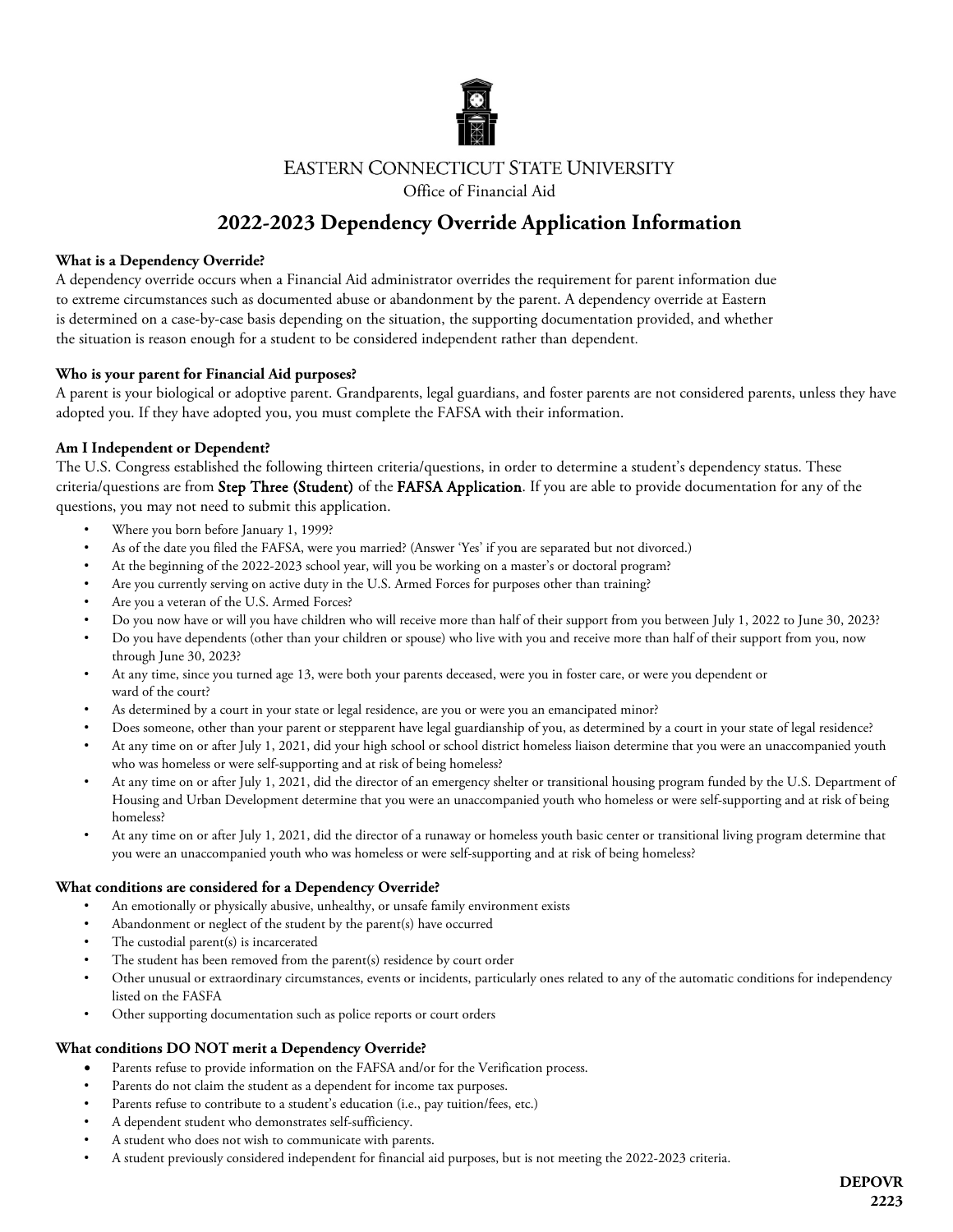

## **EASTERN CONNECTICUT STATE UNIVERSITY**

Office of Financial Aid

# **2022-2023 Dependency Override Application**

İ

### PURPOSE

I

 A dependency override at Eastern is determined on a case-by-case basis depending on the situation, the supporting documentation provided, and whether the situation is reason enough for a student to be considered independent rather, than dependent.

## INSTRUCTIONS

If you have never appealed for independent status before, please complete this form and provide the information and documentation requested below. Failure to return this form within two weeks could result in declaration of your request.

Note: Upon receipt of all the required documentation, your application will be submitted to the Dependency Override Committee for review. If additional documentation is required, we will be notified you via your Eastern email. If your appeal is approved, your FAFSA will be processed as an independent student for this academic year. If it is not approved, you will be required to correct your FAFSA with parental information and a parent's signature.

## A. Student Information

| Name:                  |        | Eastern ID: |  |  |  |  |
|------------------------|--------|-------------|--|--|--|--|
| Address:               |        |             |  |  |  |  |
| City:<br>State:        |        | Zip Code:   |  |  |  |  |
| Telephone Number:      |        |             |  |  |  |  |
| Student Date of Birth: | Email: |             |  |  |  |  |

## B. Dependency Override Request

All dependency override requests require the following documentation. Please be as specific as possible.

- A personal statement (preferably typed) with your signature and date, detailing your situation.
- Separate statements on letterhead from two adult professionals who can verify your circumstances. Adult professionals include clergy members, attorneys, school guidance counselors, medical doctors, mental health professionals, law enforcement officers, Department of Child and Family staff, and officers of the court.
- Legal or court documentation of abandonment, abuse, etc. as appropriate.
- A copy of your 2020 IRS Tax Return Transcript
- Copies of your 2020 W-2 forms if you worked, regardless of whether or not you filed taxes.
- Verification Worksheet
- Any additional documentation requested based upon your individual circumstance. (Continued on the next page)